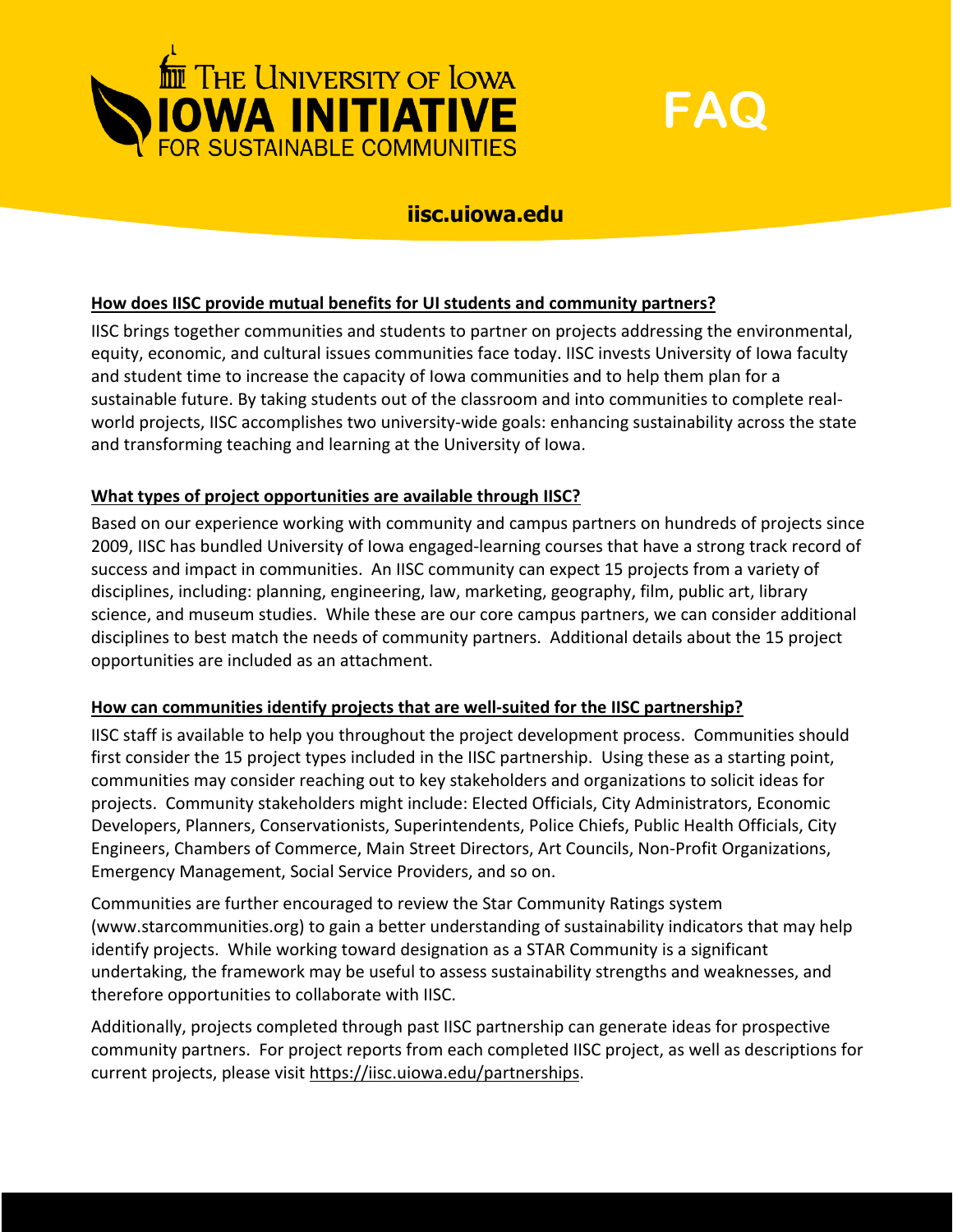# **How long does the IISC partnership last?**

An IISC community partnership is built around one academic year (August – May). IISC also works with community partners for several months leading up to the beginning of the fall semester, developing projects and working out logistics. The partnership wraps up shortly after the end of the academic year, allowing time for review and sharing of final deliverables.

#### **How does IISC work to ensure high-quality final deliverables?**

IISC works with high-achieving graduate and advanced undergraduate students, often on their capstone projects just before graduation. While students take the lead role on completing projects, the best outcomes result from a true collaboration that also involves dedicated and experienced faculty, IISC staff, and invested community partners. IISC director Travis Kraus, with past experience working as an economic developer, chamber director, community planner, and small business owner, oversees the partnership and projects, helping to bridge the gap between community needs and academia. All work is reviewed and edited as necessary to ensure the final work products best meet the needs of community partners.

# **Does IISC really complete a mural for each of our partnering communities?**

A mural is the most common type of public art we do in communities and, yes, our talented MFA students can complete a mural in your community. However, other forms of public art are also possible. IISC has a framework for designing and installing public art pieces that reflect the community identity and values. Public art projects are scaled so that all costs are covered by the financial contribution. Larger-scale projects are possible if additional funding exists.

# **What are the roles and responsibilities of community partners?**

Successful projects and partnerships depend heavily on strong local leadership and guidance. One or two community coordinators will champion the IISC partnership in the community and serve as the central point of contact. The coordinator will serve as a liaison between the community and IISC, and will work directly with IISC Director to oversee the partnership and all projects. A community coordinator should expect to spend 5 hours per week on average working on the IISC partnership.

For each project, project leaders will be the primary point of contact for students and faculty working on that project. Project leads should expect to spend at least one hour per week on the project for each semester the project is in progress. The beginning and end of each project will likely require more time and attention. This work may include preparing background materials, communicating with students and faculty via e-mail, phone calls or video-conferencing or meeting in person, participating in reviews of student work on the projects, and participating in events.

# **What is the total financial cost of participation in the IISC partnership?**

The requested financial contribution from communities is \$50,000. The funds cover all project-related expenses, including travel, printing, public meeting materials, etc. Communities will have no additional costs to complete the proposed 15 projects. The total financial contribution and number of projects is negotiable.